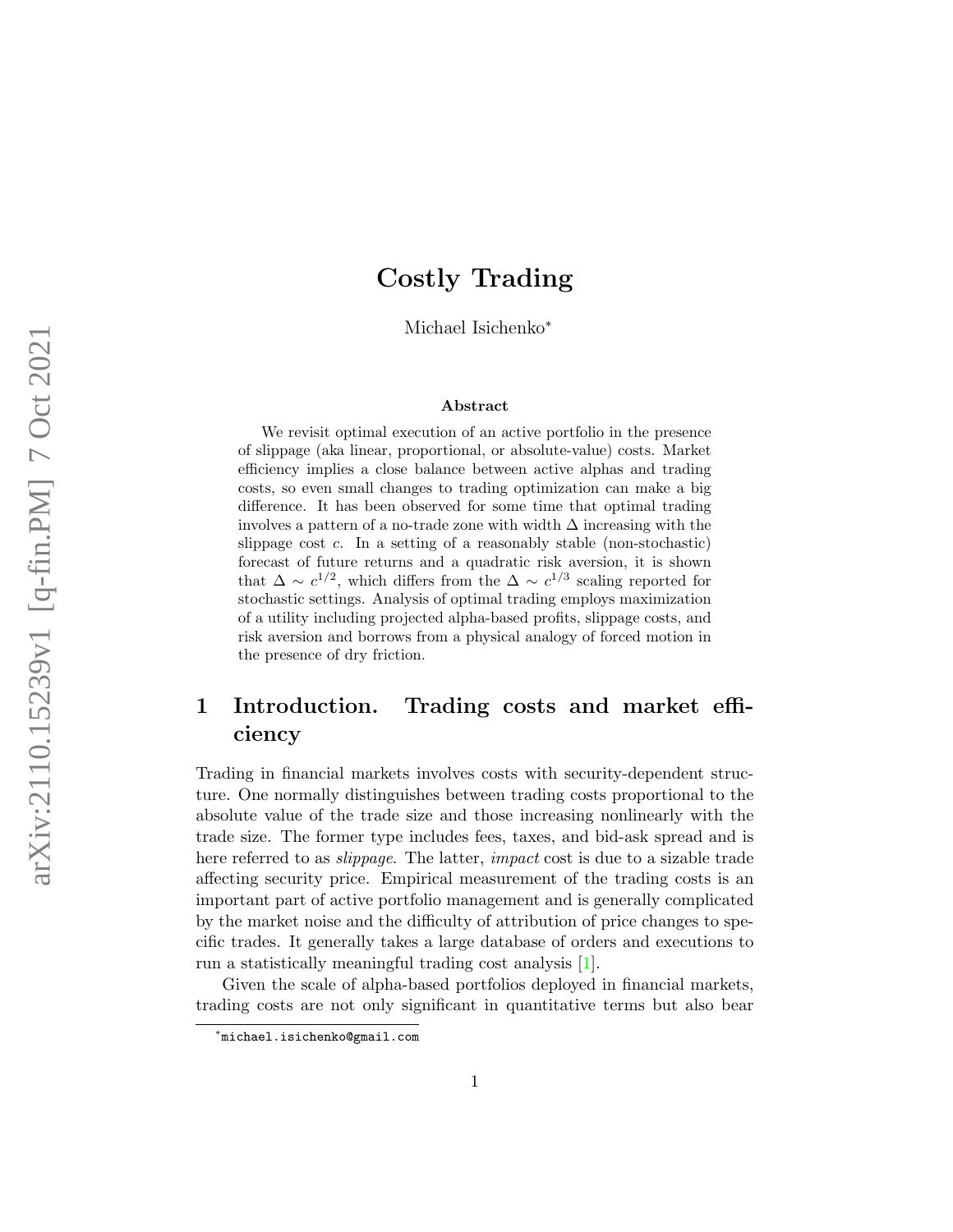on qualitative concepts including market efficiency. The venerable teaching of efficient markets [\[2\]](#page-7-1) has been under renewed pressure, at least at the aggregate equity market level  $[3, 4]$  $[3, 4]$  $[3, 4]$ . At a micro, or security-specific level, efficiency would mean a poor predictability of future returns such that, for a regular investor, timing the market is never worth the risk. Empirical observations, however, indicate the existence of thousands of hedge funds, many of them systematic quants ostensibly knowing what they are doing. By some estimates [\[5\]](#page-8-1), the cost of trading in the US markets, defined as profits and wages in the financial industry, can be as high as 9% of the GDP.

The persistent presence of actively managed portfolios means that markets are inefficient at the micro level in the sense that skilled traders, discretionary or quantitative, are able to generate alphas, or reasonably performing forecasts of future returns for specific securities. The definition of market efficiency should then be adjusted to account for the presence of alphas and competing alpha-based traders. An efficient market can be defined as one in which tradable predictability of security prices is balanced by trading costs. Such a balance is typical for mid-frequency statistical arbitrage where the forecasts and the costs are of the same order of magnitude  $[6]$ . It is then the subtle difference between the forecast performance<sup>[1](#page-1-0)</sup> and the cost of trading, which separates success from failure. Not surprisingly, the most successful quantitative funds appear to have a good understanding of their trading costs [\[7\]](#page-8-3) and, by extension, a fairly optimal portfolio construction accounting for these costs.

The subject of this paper is optimal trading with slippage, which is the dominant cost for small- to medium-size active equity portfolios. The problem was considered in a number of papers starting with Constantinides [\[8\]](#page-8-4), who showed that slippage must drastically reduce the frequency and volume of optimal trades. The resulting trading pattern involves a no-trade zone (NTZ) in terms of position for each security, so it is provably detrimental to trade while within the NTZ.

The case of slippage is different from impact costs. The latter disappear in the limit of a vanishing trading rate and therefore do not impose a notrade zone [\[9,](#page-8-5) [6\]](#page-8-2).

Formal optimization in the presence of slippage involves some mathematical challenges due to an absolute-value-type nonlinearity present in the problem. Analytical solutions were developed for stochastic models with

<span id="page-1-0"></span><sup>&</sup>lt;sup>1</sup>Performance seems a better term than accuracy: it is hard to call *accurate* forecasts whose typical correlation with realized returns is of order 1%.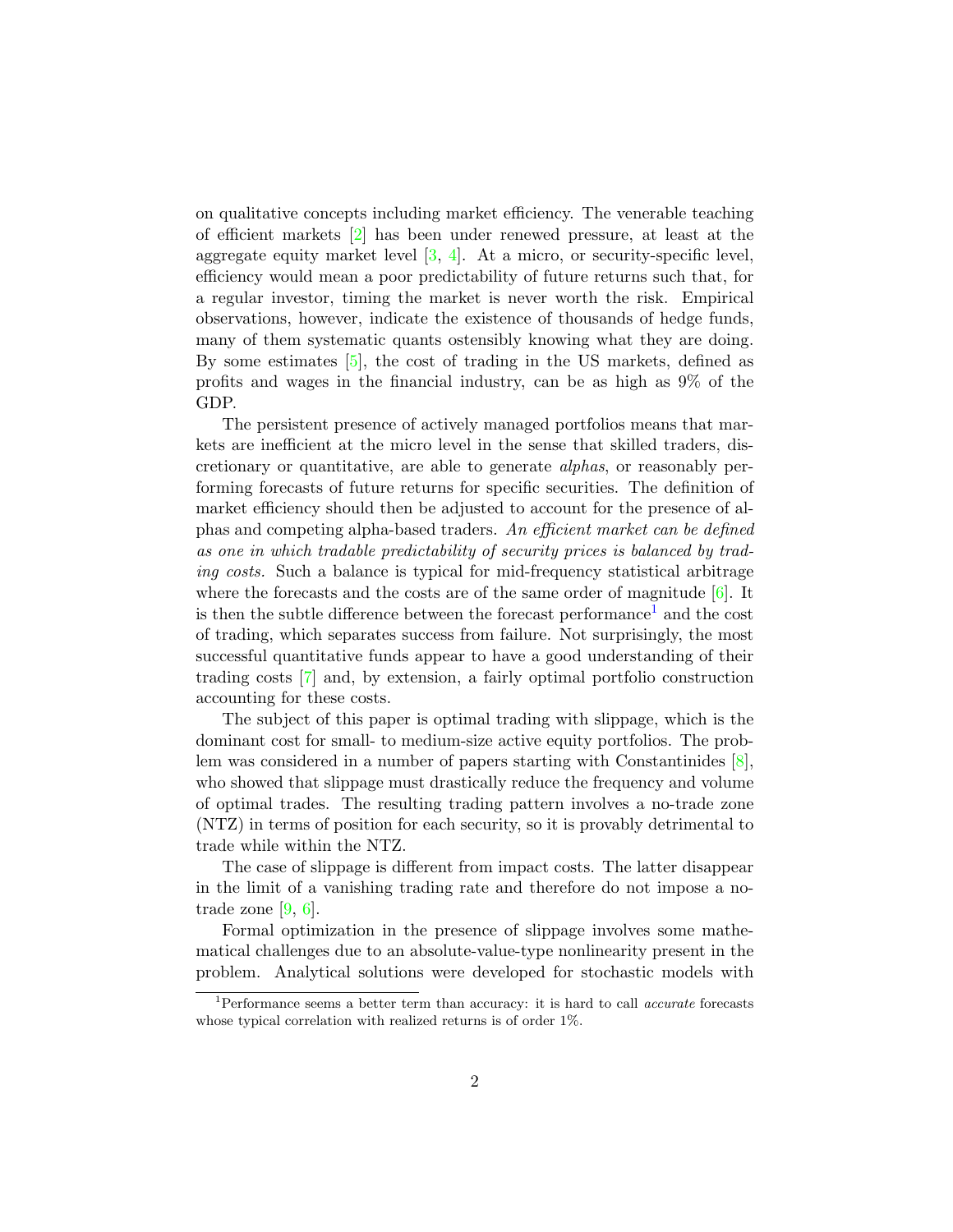security price following a random walk with a mean-reverting-type drift [\[10,](#page-8-6) [11,](#page-8-7) [12\]](#page-8-8). Stochastic treatment of slippage optimization uses mathematical methods such as Itô algebra or Bellman's optimal control theory. The results of these analyses indicate that the width of the NTZ is proportional to the cubic root of slippage, meaning a strong effect of even a small cost on optimal execution. An interesting approach based on heuristics of tracking a cost-free portfolio, but leading to a computationally expensive Hidden Markov Model, was proposed in [\[13\]](#page-8-9).

The approach adopted in this paper is non-stochastic. The nonlinear problem of optimal continuous-time trading with slippage (but no price impact) and with quadratic risk penalties is solved in a closed form for a fairly general profile of predicted future returns. The solution depends on the convexity properties of the forecast profile. The scaling for the NTZ width is found to be a square root of slippage, which is different from the results of stochastic models.

Given a proprietary nature of algorithmic trading, there are definitely a number of unpublished developments with similar or more general results. Eq. [\(10\)](#page-4-0), one of the main results of this paper, was derived by the author around 2004; a publication seems warranted given that the problem has since been discussed in the literature in considerable detail.

#### 2 Optimal trading with slippage

Consider a single security tradable in continuous time so its position  $P(t)$ can take on any real value. Given a forecast  $f(t)$ , the expectation of future security return from current time zero to time  $t$ , we can plan the position path  $P(t)$  by maximizing a mean-variance utility functional

<span id="page-2-0"></span>
$$
U[P(t)] = \int_0^\infty \left[ \dot{f}P - C(\dot{P}) - kP^2 \right] dt.
$$
 (1)

Here  $C(\dot{P})$  is a trading cost rate, normally an even function of the trading rate  $\dot{P}$ , and k is a risk aversion coefficient needed to penalize for exposure as well as for regularization and portfolio size control. It is common to apply a discounting to future pnl and risk, e.g., by introducing an exponential decay factor in the integrand of Eq.  $(1)$ . Doing so would have no significant effect on the discussion below.

In the absence of costs, the optimal position path is

<span id="page-2-1"></span>
$$
P^{(0)}(t) = \frac{\dot{f}(t)}{2k}.
$$
 (2)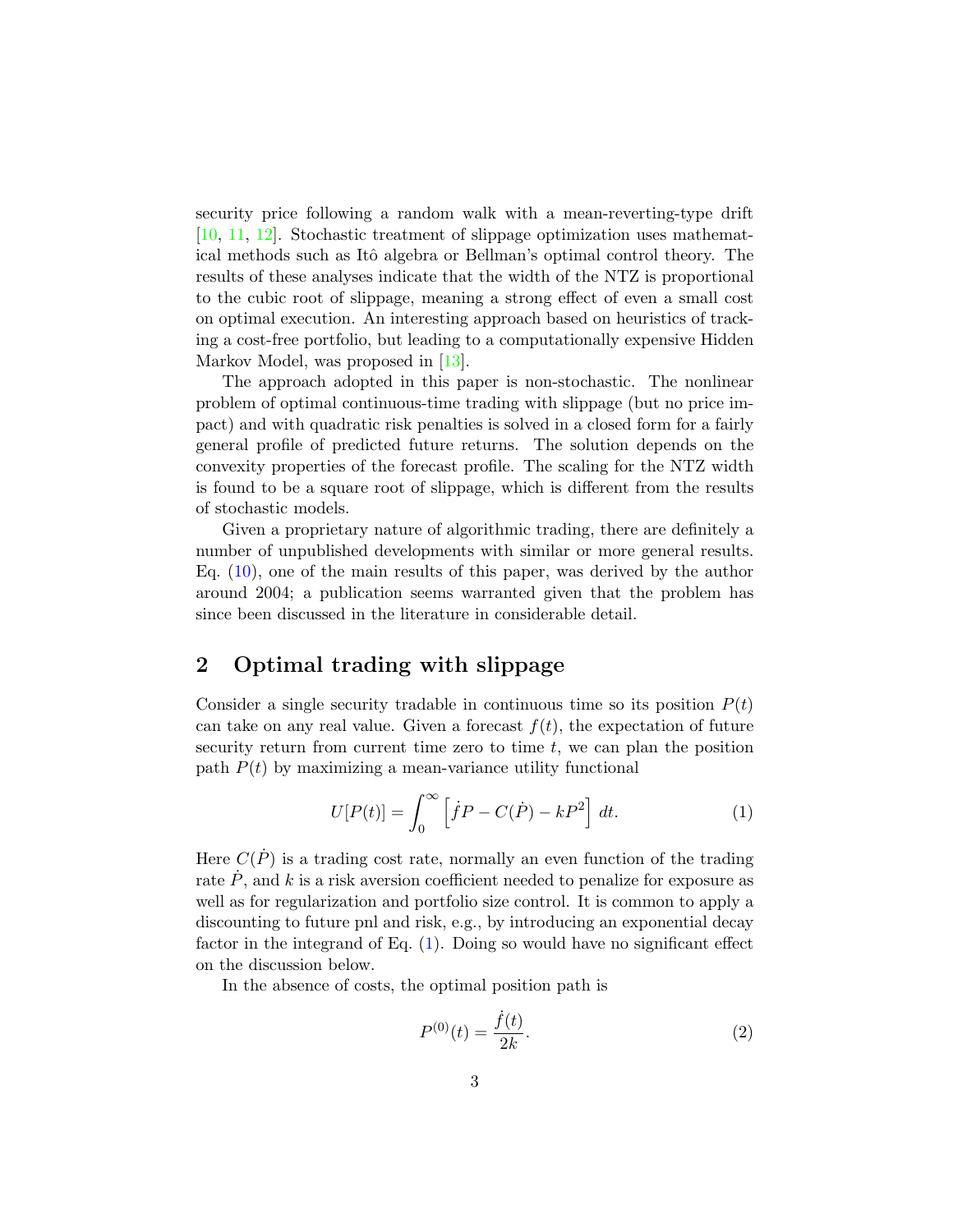More generally, a variational maximization of [\(1\)](#page-2-0) gives the following optimality condition

<span id="page-3-1"></span>
$$
C''(\dot{P})\ddot{P} - 2kP + \dot{f}(t) = 0.
$$
 (3)

The case of a time-local quadratic cost,  $C(\dot{P}) = \mu \dot{P}^2$  results in an easily solvable linear equation similar to forced motion of a body subject to a viscous damping. A more complicated, but still tractable situation arises when the viscosity is not local in time due to a finite lifetime of price impact [\[6\]](#page-8-2).

The case of time-local absolute-value (slippage) cost function,

<span id="page-3-0"></span>
$$
C(\dot{P}) = c|\dot{P}|,\t\t(4)
$$

is generally more difficult than quadratic cost and, in mechanical terms, is similar to dry friction rather than viscosity. Moving position  $P(t)$  from its current state  $P_0$  requires a finite force, a pattern known as static friction, or [stiction](https://en.wikipedia.org/wiki/Stiction). This sticky point is better seen upon integrating the utility [\(1\)](#page-2-0) by parts:

$$
U[P(t)] = -\int_0^\infty \left[ \dot{P}(f + c \operatorname{sign}(\dot{P})) + kP^2 \right] dt.
$$
 (5)

This equation clearly compares the magnitude of the forecast  $f$  with the cost c and indicates a threshold behavior of optimal trading. For slippage  $\cot(4)$  $\cot(4)$ , the optimality condition  $(3)$ ,

$$
c \operatorname{sign}(\dot{P})\ddot{P} - 2kP + \dot{f}(t) = 0,\tag{6}
$$

implies that the optimal path  $P(t)$  consists of a combination of plateaus and the cost-free solution  $(2)$ , possibly with finite discontinuities (trades) of  $P(t)$ . The solution depends on the forecast profile  $f(t)$  and the initial position  $P_0$ . The analysis of cases can be made more intuitive using the mechanical analogy of stiction.

Consider a special, but still fairly generic case of a concave forecast with  $f(0) = 0, f(\infty) = f_\infty > 0$ , and  $\tilde{f}(t) < 0$  (Fig. [1\)](#page-4-1). When starting with  $P_0 = 0$ , the position is traded to a value  $P^*$  smaller than the cost-free target  $f(0)/(2k)$  and, upon holding at that plateau for some time  $\tau$ , follows [\(2\)](#page-2-1). Closing the position in the long-time limit is forced by risk without reward as  $\dot{f}(t) \to 0$  for  $t \to \infty$ . The plateau level  $P^*$  is found by maximizing the utility [\(1\)](#page-2-0) of such path, which now depends on a single parameter  $\tau$ :

$$
U(\tau) = \frac{(f(\tau) - 2c)\dot{f}(\tau)}{2k} - \frac{\tau \dot{f}^2(\tau)}{4k} + \int_{\tau}^{\infty} \frac{\dot{f}^2(t)}{4k} dt.
$$
 (7)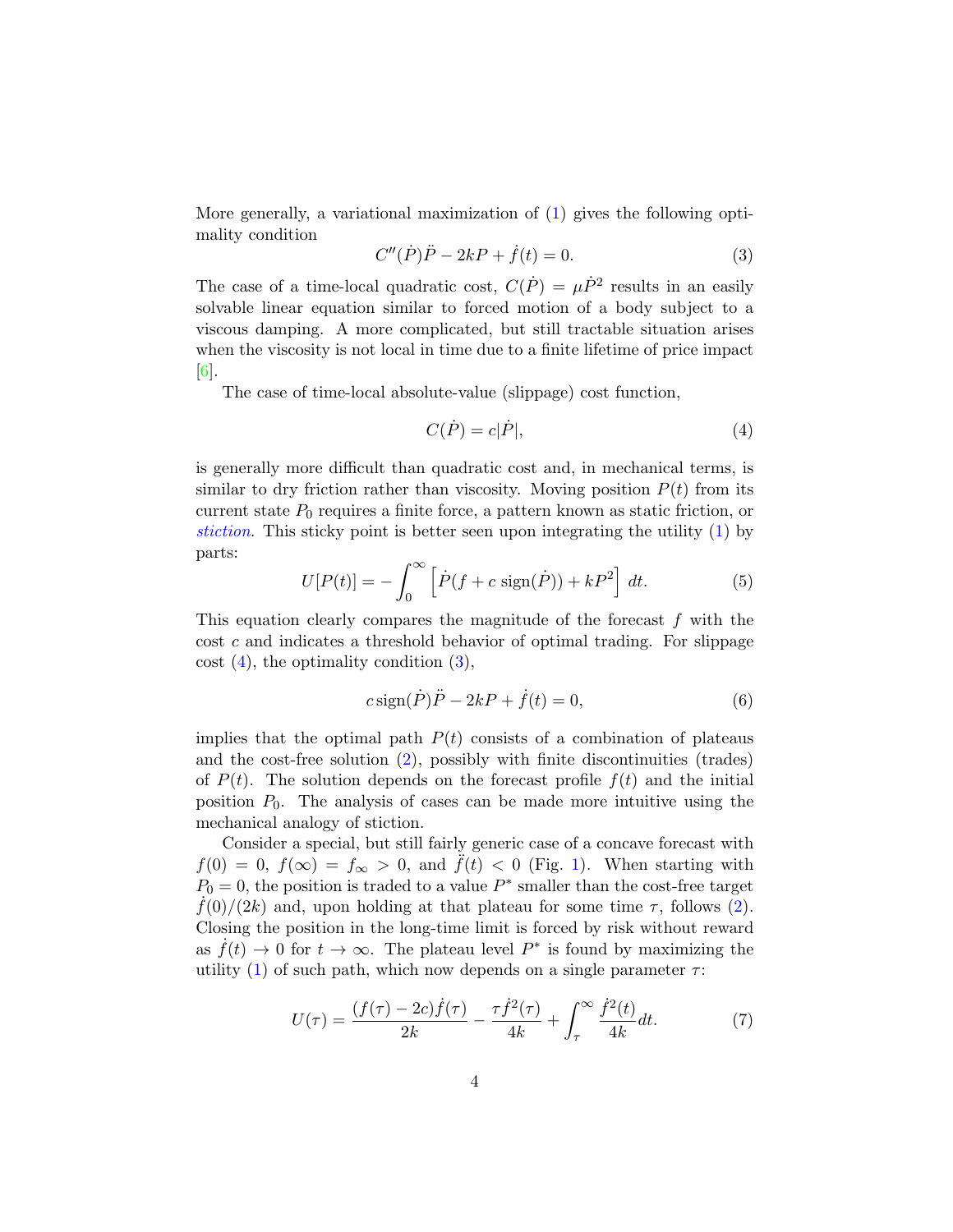

<span id="page-4-1"></span>Figure 1: Left: optimal position path for a concave forecast profile. Right: geometric solution of optimality condition [\(8\)](#page-4-2).

The maximum is reached at  $U'(\tau) = 0$ , which condition simplifies to

<span id="page-4-2"></span>
$$
f(\tau) - \tau \dot{f}(\tau) = 2c. \tag{8}
$$

Eq. [\(8\)](#page-4-2) gives the plateau duration  $\tau$ ,

<span id="page-4-3"></span>
$$
\dot{f}(\tau) = \hat{f}^{-1}(2c), \quad \hat{f}(t) \stackrel{def}{=} \max_{\xi} (f(\xi) - t\xi), \tag{9}
$$

and the initial trade target

<span id="page-4-0"></span>
$$
P^* = \frac{\dot{f}(\tau)}{2k} = \frac{\hat{f}^{-1}(2c)}{2k}.
$$
 (10)

In Eqs. [\(9\)](#page-4-3) and [\(10\)](#page-4-0),  $\hat{f}(t)$  is the Legendre transform (aka convex conjugate) of the forecast  $f(t)$  and  $\hat{f}^{-1}(\cdot)$  means the function inverse. The geometric meaning of [\(8\)](#page-4-2) and [\(9\)](#page-4-3) is that the intercept of a tangent to the forecast curve  $f(t)$  at point  $t = \tau$  equals 2c, the slippage cost of a roundtrip trade (right Fig. [1\)](#page-4-1). A finite solution for  $\tau$  in this geometry exists only if the forecast at an infinite horizon exceeds this cost:  $f_{\infty} > 2c$ , otherwise such tangent does not exist and it is best not to trade.

For reasons of forecast revision, as new information becomes available, the long-term path of position  $P(t)$  is less important than its initial trade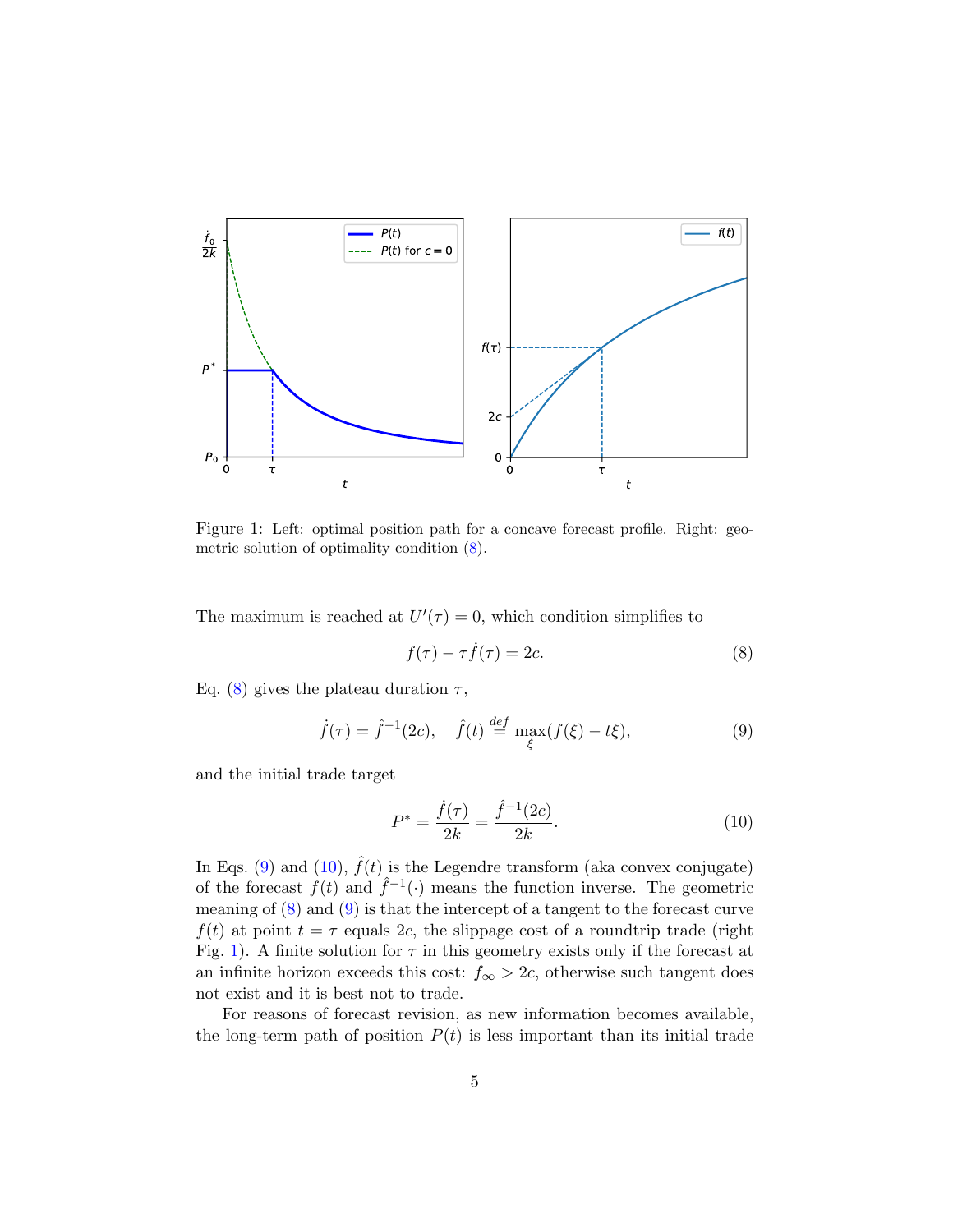(or absence thereof). A straightforward analysis of other initial conditions along the same lines as above shows that the initial optimal trading follows the NTZ pattern: if the initial position  $P_0$  lies between the cost-free target  $\dot{f}(0)/(2k)$  and  $P^*$ , it should not be traded. Otherwise, a trade should be made to the nearest boundary of the no-trade zone.

The NTZ is not symmetric with respect to the cost-free position target. In our treatment, a risk penalty exerts a pressure on the position toward zero. The cost-free target is then the NTZ boundary with the larger absolute value; the other boundary is closer to zero and often equals zero.

The width of the NTZ is data-dependent but its scaling law in the smallslippage limit must be universal. A rational function

$$
f(t) = f_{\infty} \frac{\gamma t}{1 + \gamma t}
$$
\n(11)

represents a generic smooth forecast profile making our solution explicit. For this profile, the lower bound of the NTZ is

$$
P^* = \frac{\gamma}{2k} \left( f_{\infty}^{1/2} - (2c)^{1/2} \right)^2 \quad \text{for} \quad f_{\infty} > 2c. \tag{12}
$$

For  $f_{\infty} \leq 2c$ ,  $P^* = 0$ . This example shows that the NTZ width scales as square root of slippage:

$$
\Delta(c) = \frac{\dot{f}_0}{2k} - P^* = \frac{\dot{f}_0}{k} \left(\frac{2c}{f_{\infty}}\right)^{1/2} + O(c) \text{ for } c \ll f_{\infty}.
$$
 (13)

It is also necessary to consider a non-concave forecast term structure  $f(t)$ , because the forecast is generally a combination of multiple signals of different horizons. If  $f(t)$  has a single inflection point, a two-plateau solution can be similarly optimized. The result is also expressible via the Legendre transform but the algebra is uglier. For more complicated forecast profiles, there is not much hope for a manageable analytical solution, even with the help of computer algebra, but the pattern of no-trade zone is universal.

As discussed below, the process of forecast revision makes the forecast curve dependent on both the horizon t and the time  $t_0$  of forecasting, which was fixed at zero in the analysis above. The exact details of the solution [\(10\)](#page-4-0) may not hold exactly, but the the predicted NTZ pattern will hold and its bounds can be estimated. An optimal trading would generally involve the security position  $P(t_0)$  forced inside an evolving NTZ, as depicted in Fig. [2.](#page-6-0)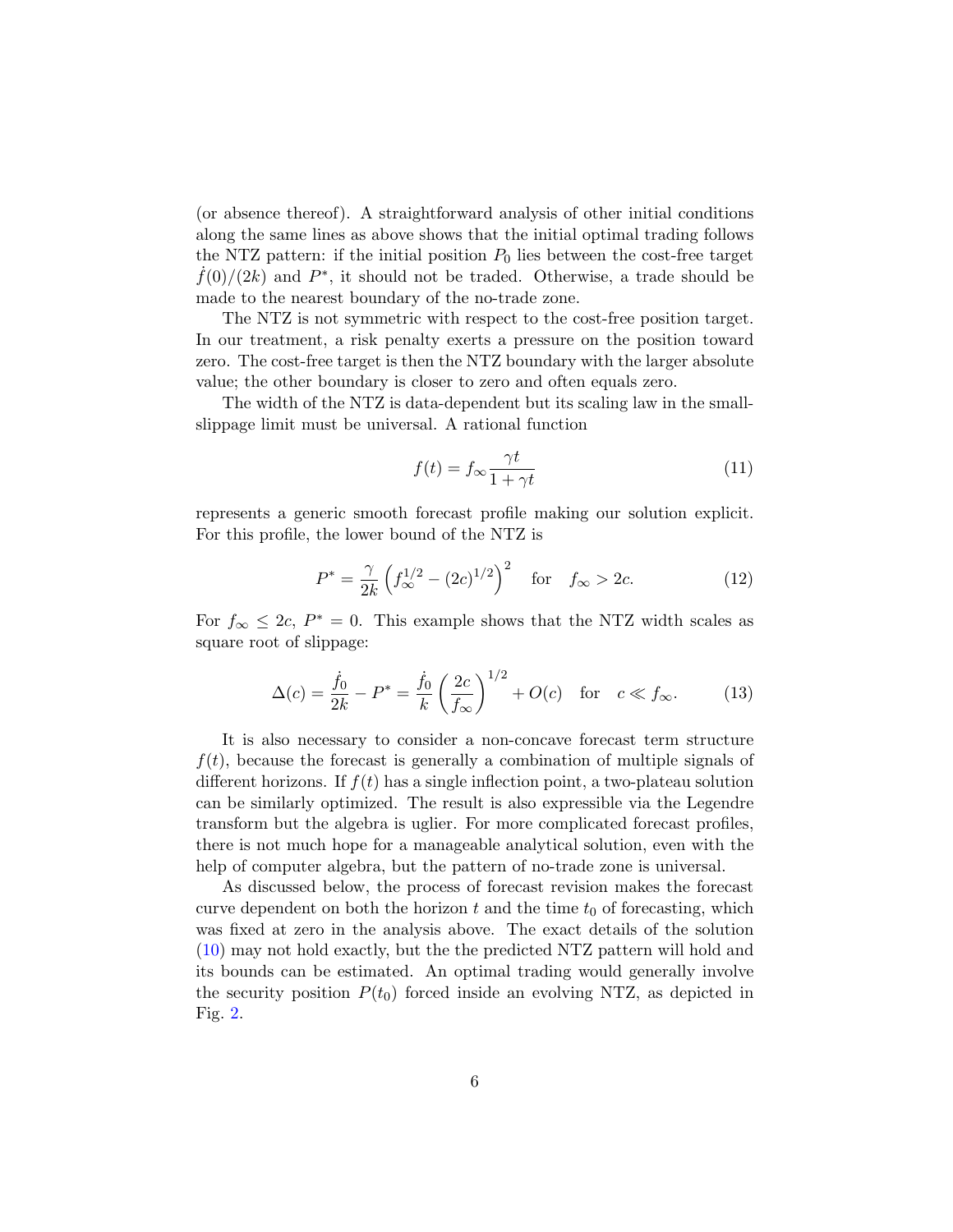

<span id="page-6-0"></span>Figure 2: Schematic of trading with no-trade zone  $[P_{low}, P_{high}]$ , the shaded area. Optimal security position  $P(t)$  is driven by the evolving NTZ boundaries.

### 3 Discussion

The NTZ optimal trading pattern in the presence of slippage costs is quite intuitive due to a mechanical analogy of forced motion with dry friction. The same pattern is present in [total variation denoising](https://en.wikipedia.org/wiki/Total_variation_denoising) seeking a smoother function approximating noisy data where the sum of absolute values of the function changes is penalized  $[14]$ . Portfolio trading is essentially the same type of smoothing when chasing noisy alpha opportunities.

A non-stochastic forward-looking position path optimization predicts a no-trade zone qualitatively similar to the pattern described in stochastic models, but the scaling of the NTZ width is somewhat different from the stochastic case. A common conclusion of several quantitative analyses is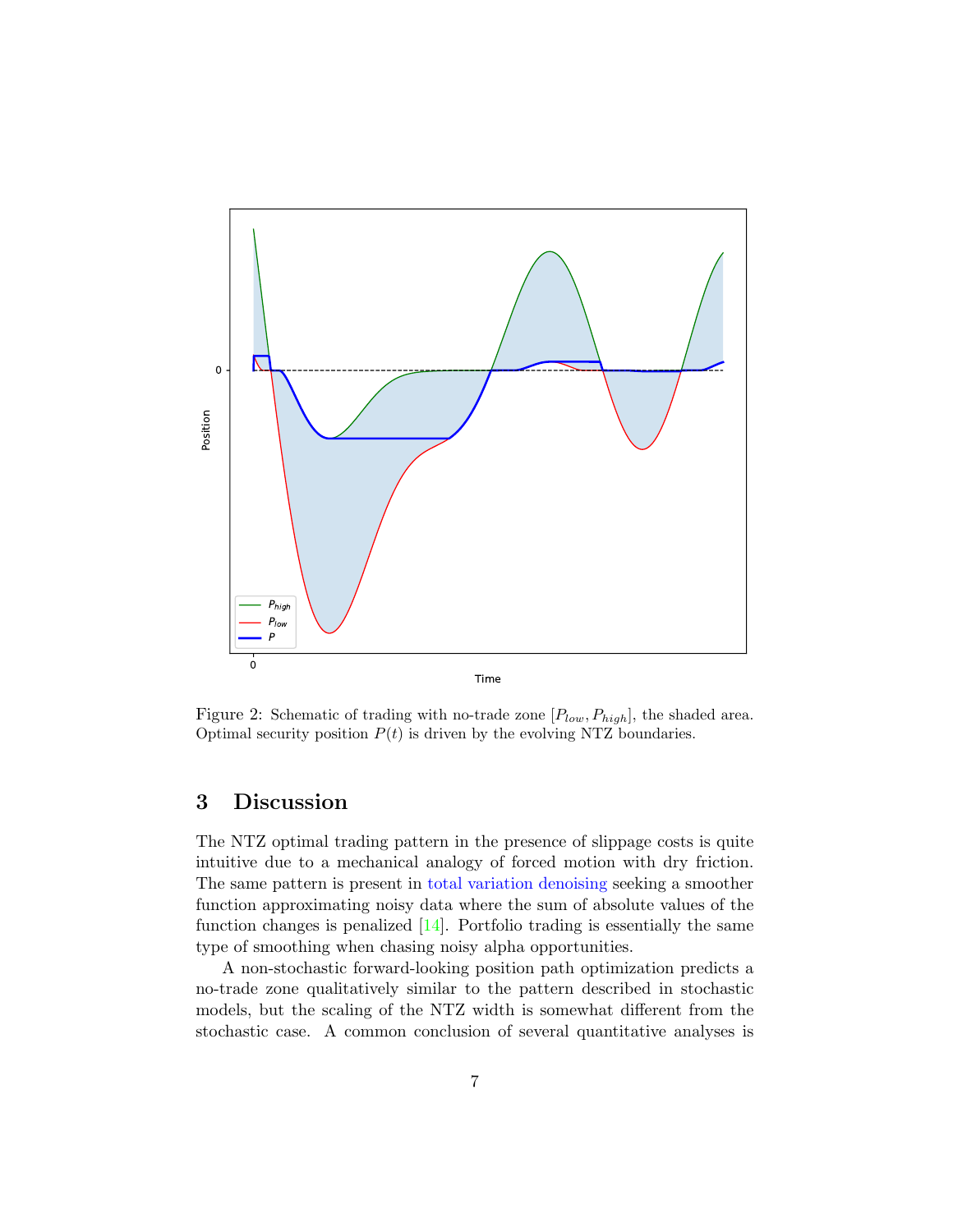that the NTZ size is a nonlinear function of trading slippage which doesn't quickly go away as the cost gets smaller (even if it does). A fairly general closed-form solution [\(10\)](#page-4-0) is available for a fixed-convexity forecast profile and is generalizable to other profiles. A more practical setting would use a degree of stochasticity to describe the process of forecast revision. Accounting for the forecast revision would lead to a wider NTZ due to a higher expected number of roundtrips. This heuristic agrees with the wider NTZ  $\Delta \sim c^{1/3}$ in a fully stochastic setting vs the deterministic scaling  $\Delta \sim c^{1/2}$ .

Slippage costs are also subject to fluctuations and could benefit from a stochastic treatment. A simpler approach is to distinguish between the mean slippage c applicable to future trades and the current (initial) slippage  $c_0$  which can be predicted with a higher accuracy. This amounts to replacing  $2c$  in [\(10\)](#page-4-0) by  $c_0+c$  and thereby gauging the NTZ depending on current execution opportunities, e.g., by combining active orders with liquidity provision.

Optimal trading of a portfolio, i.e., multiple securities interacting via risk factors, also involves no-trade zones due to slippage costs, because the interaction of securities in a portfolio utility function acts like a "risk pressure" correction to the forecast  $[6]$ . Even in continuous time, portfolio trading pattern will generate discrete events of position adjustment. Qualitatively, one can imagine a particle in an evolving multi-dimensional potential well. The particle (a vector of portfolio positions) is drawn to the bottom of the well but is also subject to a slippage stiction which is only occasionally overcome when and where the slope of the well exceeds a threshold.

The effect of even small slippage costs is significant for an actively managed portfolio unless a sufficiently strong and low-turnover alpha is used. It is fair to assume that most alpha-driven portfolios underestimate market friction (or its implications for portfolio construction) and trade too much.

#### References

- <span id="page-7-0"></span>[1] J.-P. Bouchaud, J. Bonart, J. Donier, M. Gould, [Trades, Quotes and](https://www.amazon.com/Trades-Quotes-Prices-Financial-Microscope/dp/110715605X) [Prices. Financial Markets Under the Microscope](https://www.amazon.com/Trades-Quotes-Prices-Financial-Microscope/dp/110715605X), Cambridge University Press, 2018.
- <span id="page-7-1"></span>[2] P.A. Samuelson, [Proof That Properly Anticipated Prices Fluctuate Ran](https://www.jstor.org/stable/3003046?seq=1)[domly](https://www.jstor.org/stable/3003046?seq=1), Industrial Management Review, 6, pp. 41–49, 1965.
- <span id="page-7-2"></span>[3] X. Gabaix, R.S.J. Koijen, [In Search of the Origins of Finan](https://ssrn.com/abstract=3686935)[cial Fluctuations: The Inelastic Markets Hypothesis](https://ssrn.com/abstract=3686935), Swiss Fi-